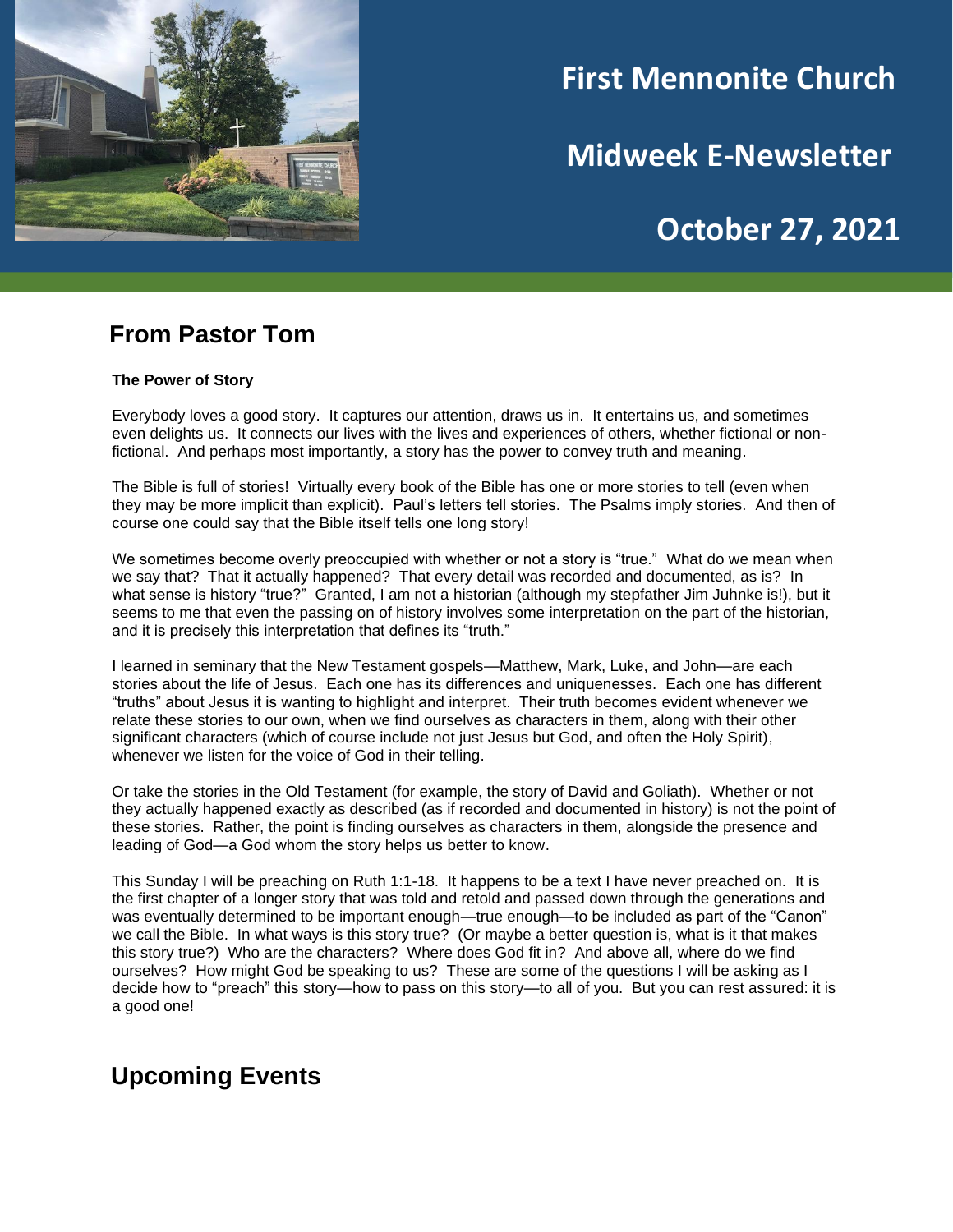- **FMC Wednesday Night TONIGHT!** Come at 6:15 p.m. to enjoy meatloaf, baked potatoes, peas, and fruit cups! Pastor Tom will be leading a study of Ruth 1:1-18 at 7 p.m. in the chapel, and youth will meet.
- **Hillsboro's annual Trick or Treat So Others Can Eat is TONIGHT, October 27 from 7-8 p.m.**  You are invited to leave canned goods on your porch to donate to Main Street Ministries, which will be picked up by youth groups of Hillsboro. All First Mennonite youth are invited to participate!
- **Thurs., Oct. 28 – Bethel College Chamber Orchestra Halloween concert, 7:30 p.m.**, Krehbiel Auditorium in Luyken Fine Arts Center. Bethel's current COVID-19 protocols require physical distancing and mask-wearing indoors with groups of 10 or more.
- **Jordan Feliz "Next to Me" tour is coming to Tabor College THIS FRIDAY, October 29 at 7 p.m. in the Shari Flaming Center for the Arts!** [Tickets are on sale now:](https://tabor.universitytickets.com/w/event.aspx?id=1523&r=ad091ac1ff3a49beab299adb20854950) VIP tickets \$45 (early entry and Q&A with Jordan), Main Floor \$20, Gallery \$15. Follow the link above or call the box office at 620-947-3121 ext.1402 to get tickets. For group purchases or 10 or more, use coupon code TaborArtsJF to receive a \$5 per ticket discount.
- **The Sunflower Performing Arts series will begin Oct. 31 at 3 p.m. with the first-ever Sunflower Soirée**, a free concert of local and regional artists that also promotes the season ahead and kicks off the organization's annual patron drive. This event will feature the following artists: pianist Karen Schlabaugh; The Sunflower Trio; flautists Kristin Shaffer and Kenna Graber; guitarists Howard Glanton and Excier Rodriguez; soprano Holly Swartzendruber and pianist Karen Unruh; and musicians Ken Rodgers and Russell Adrian. More information on each performance of the 2021-2022 season can be found at [sunflowerarts.org.](https://www.hesston.edu/sunflower-performing-arts/) All concerts will take place at Hesston Mennonite Church. Audience members and staff are required to wear masks while inside the church.
- **Sun., Oct. 31 – Bethel College fall choral showcase, "Bethel Sings," featuring small and large groups, 4 p.m.** *NOTE CHANGE OF LOCATION* to the Ad Building steps, or Memorial Hall in case of rain.
- **Fri., Nov. 5 – The Menno Simons Lecture Endowment, with support from the Reimer-Boese Worship and the Arts Endowment, brings Jan Kraybill** to the Bethel College campus for two lectures on the theme "This is Our Story, This is Our Song: The Power of Music in Community." "The Sound of Science" is at **11 a.m. in Memorial Hall** as part of Bethel's student convocation series. "Music and Memory, Meaning and Mission" is at **7 p.m. in Krehbiel Auditorium** in Luyken Fine Arts Center. *Bethel's current COVID-19 protocols require physical distancing and mask-wearing indoors with groups of 10 or more.*

**Reception for Menno Simons lecturer Jan Kraybill and the "Voices Together" exhibit** (in the Regier Art Gallery in Luyken Fine Arts Center at Bethel College), **following Kraybill's lecture that begins at 7 p.m.** in Krehbiel Auditorium, in the Fine Arts Center lobby.

 **MDS Region 3 Annual Meeting** is November 12-13, 2021 at Hesston Mennonite Church in Hesston, KS. Registration table opens at 4 p.m. on Friday, November 12. **RSVP** by completing the online registration form at **[https://tinyurl.com/2xa9bys9](https://r20.rs6.net/tn.jsp?f=001Ies4oAkwWVxR74V5CLBH_XPMFRLbzqAsWvd0bwg5DgCtaaQDvzhCbiQT95p1F7j9GYo2IN4nWB2xCw2cSjZX9284UGmEMGfMO7cptqs6RRPW3HBXYtBDMbm-CmL6RN-VUWd_LuraOB69PWl3ke9JrmmqyLIxDBJk&c=29Vx49HcS6VuMzZw4j-md_lNu8D2Mr-R2eArpl_a0b7ZTra0aqme6Q==&ch=pxRrqVHYaf1QsLaDEMAdO8iFoPOtj4tE5NPsz1oJYn-gTd0JyCuH9A==)** or by contacting Steve Hochstetler at (919) 825-0354 or **[shochstetler@mds.org](mailto:shochstetler@mds.org)**.

**Additional Details:** On Friday come and enjoy the fellowship, the meal, special music and our keynote speaker Kevin King. On Saturday we will hear more about what is happening in Region 3 and to have a chance to dive in a bit deeper with some table activities. This will be followed by lunch and then a Region 3 business meeting. Throughout the weekend you will have opportunities to meet/greet some of the binational staff. We also plan to make this a hybrid meeting with the meeting connected to a Zoom meeting for those that could not travel to Hesston.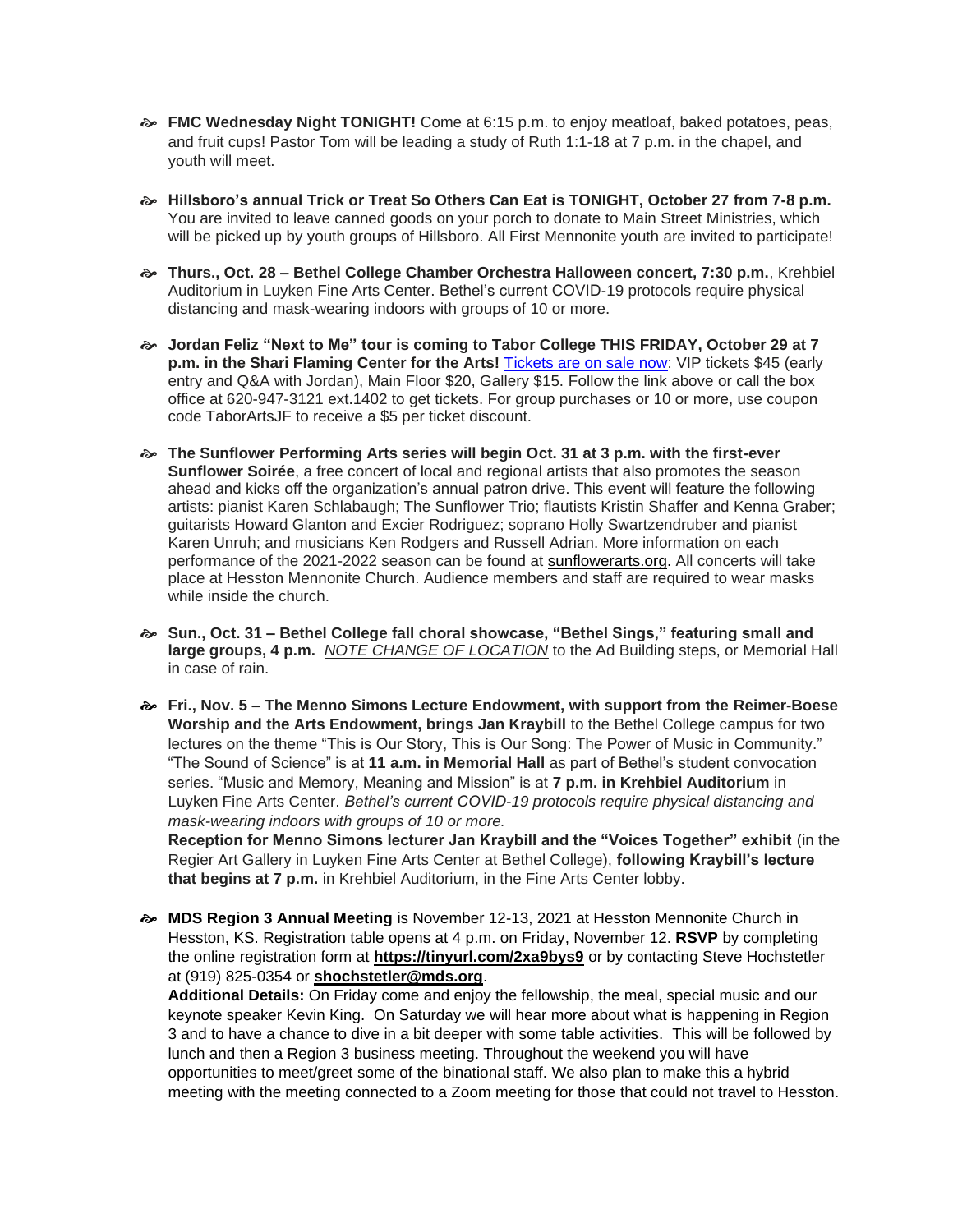The Zoom meeting link is **[https://tinyurl.com/2e4v6ups](https://r20.rs6.net/tn.jsp?f=001Ies4oAkwWVxR74V5CLBH_XPMFRLbzqAsWvd0bwg5DgCtaaQDvzhCbrxGV8ZRwY8YzkTLL-TcbNiBlomapL5SPoROehfeZUbyL_qtxLF0m39pzGvH44T4vJ1qulFQDOF4hSTg3_CUM6Qs9-LptO5xFw==&c=29Vx49HcS6VuMzZw4j-md_lNu8D2Mr-R2eArpl_a0b7ZTra0aqme6Q==&ch=pxRrqVHYaf1QsLaDEMAdO8iFoPOtj4tE5NPsz1oJYn-gTd0JyCuH9A==)**. For more details about the meeting, visit **[https://mds.mennonite.net/region-3-annual-meeting-2021/](https://r20.rs6.net/tn.jsp?f=001Ies4oAkwWVxR74V5CLBH_XPMFRLbzqAsWvd0bwg5DgCtaaQDvzhCbiQT95p1F7j9Oq79dCzndKanIPLehQzZyYCrjhvN283KsaBdtkcJK7h1vfvNLniuoJaKVR_GhtU8a9SFFAK0pvkZ8pTUDAyxbiO4vCbTur7qdDuN5oAU0m4UtrfTH3PRc6NmXaT-zuA-&c=29Vx49HcS6VuMzZw4j-md_lNu8D2Mr-R2eArpl_a0b7ZTra0aqme6Q==&ch=pxRrqVHYaf1QsLaDEMAdO8iFoPOtj4tE5NPsz1oJYn-gTd0JyCuH9A==)**.

### **Other Announcements**

 **Christmas is just around the corner, and Heartland Pregnancy Care's** *The Gift of Christmas* intends to put Christ's love into action for their clients' kiddos. For four weeks leading to Christmas, clients are given an opportunity to "Christmas shop" for their children ages 12 & under at their in-center store. Clients earn virtual dollars by attending classes, which they can redeem for one new toy per child each week. For some clients, these may be the only gifts they can provide for their children this Christmas.

**Here's How to Help**: Generous donors make this possible by providing NEW gifts (with a value of \$20-25) for kids newborn-12 years. Gift ides include learning toys, building kits, crafts and games. Gifts can be purchased through [the Amazon gift registry](https://smile.amazon.com/registries/holiday/2Q1TGC2VUIDLP/guest-view) and sent directly to Heartland Pregnancy Care. If purchased elsewhere, please bring *unwrapped* gifts to Heartland by November 24. For further information, contact Vanessa at 620.200.8428 or vanessa@heartland pcc.com.

- **Conference Minister Heidi Regier Kreider plans to be out of the office November 15 – December 31,** for a sabbatical leave approved by the WDC Executive Board. In Heidi's absence, ministry responsibilities will be covered by other WDC staff and board, commission or committee leaders. Further details will be communicated directly to pastors, congregations and leadership groups. For more information, contact WDC at wdc@mennowdc.org or 316-283-6300.
- There are **weekly volunteer opportunities to serve with MDS** in Jennings, LA; McAllen, TX; and Paradise, CA through the end of 2021. Contact Deanna Frey (**[dfrey@mds.org](mailto:dfrey@mds.org)** or 800-241- 8111) with any questions or to schedule a week of service!
- **Mennonite Central Committee has a variety of positions open** for those called to be the hands and feet of God in a global context. We hope you will prayerfully consider the following service opportunities.

**Seek Discipleship Program – Jordan, Palestine and Israel** - Seek is a new six-month intentional discipleship program from MCC which encourages young adults (18-20 years of age) to deeply learn what it means to be an Anabaptist follower of Jesus. The program will include multiple discipleship and service opportunities with MCC partners. To learn more and apply for the Seek program, visit **[mcc.org/seek](http://mcc.org/seek)**.

**International Program Safety and Security HR Specialist** - MCC seeks an International Program Safety and Security HR Specialist with experience in safety and security management, and at least 1 year experience in insecure environments. Should be committed to the Biblical call to be a peacemaker by seeking and promoting nonviolent solutions to conflict and oppression.

**External Grants Coordinator – Lebanon, Syria & Iraq** - MCC seeks an External Grants Coordinator who will provide support for humanitarian assistance and other externally funded projects in Syria, Lebanon, and Iraq that MCC is undertaking as a result of the ongoing needs in the region.

**Program Coordinator – Lebanon, Syria & Iraq** - MCC seeks a Program Coordinator. This role, based in Beirut, is tasked with managing the program's Planning, Monitoring, Evaluation and Reporting (PMER) for projects in Lebanon, Syria, and Iraq.

For more information about our current openings, including those listed here, please visit **[mcc.org/serve](https://mcc.org/get-involved/serve/openings)**.